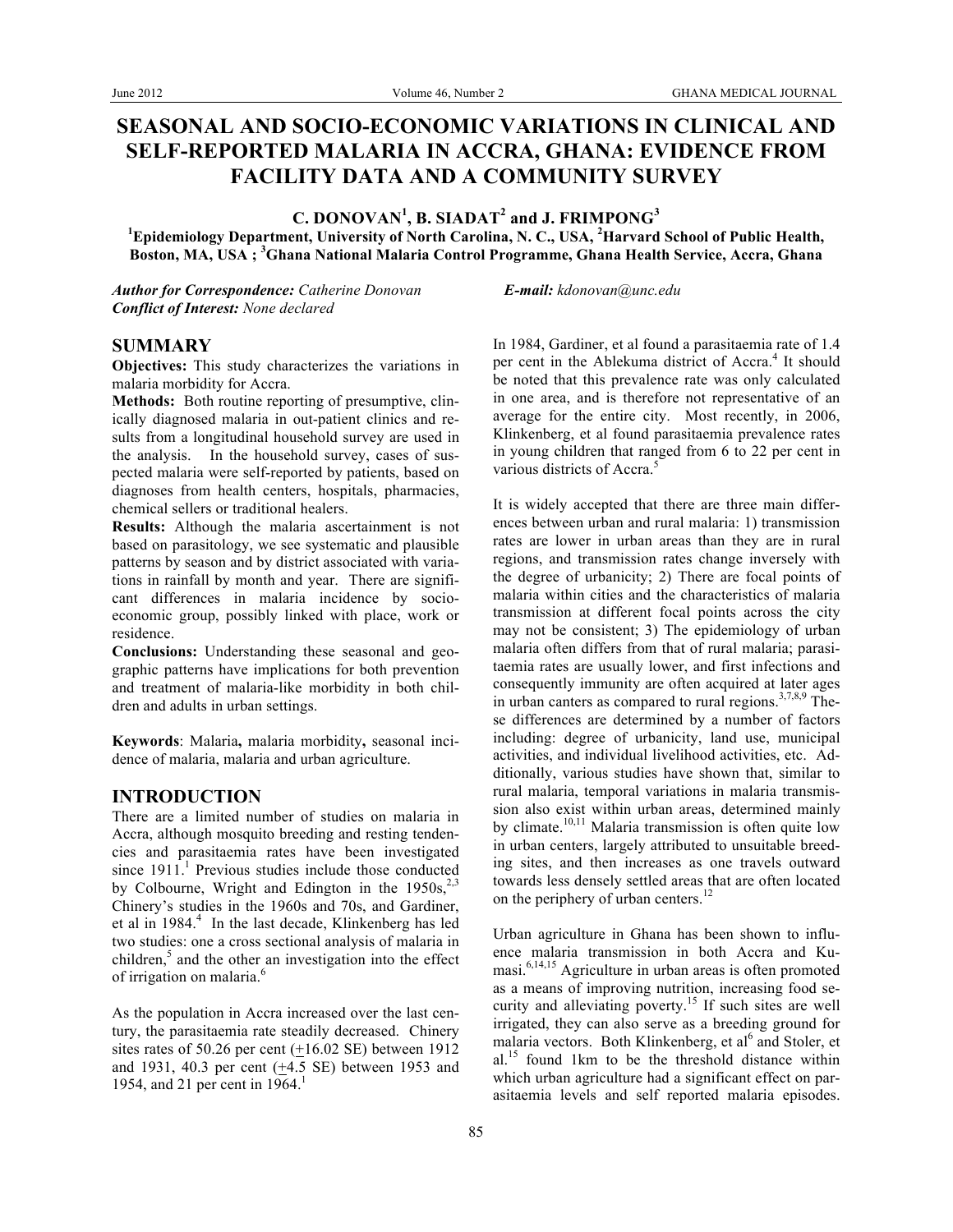Afrane's study in Kumasi found significantly more days of work lost due to malaria, and a greater number of malarial episodes reported, in urban and peri-urban agricultural locations as compared to non-agricultural locations.<sup>14</sup>

Temporal trends in malaria have been identified by both Colbourne<sup>2</sup> and Chinery.<sup>1</sup> Colbourne investigated autopsy data to analyze deaths from malaria and determined that heavy rainfall is followed by a rise in malaria deaths two months later.<sup>2</sup> Additionally, in drier years there are fewer registered deaths from malaria than in years with greater precipitation. Chinery found that the proportion of breeding sites and mosquito density in Accra were weakly correlated with the previous month's rainfall. $<sup>1</sup>$  He also found a general correlation</sup> between monthly rainfall and human parasite rates.

Due to the limited number of studies on malaria in Accra, there are considerable gaps in our understanding of the seasonal and socio-economic patterns of malaria morbidity within the metropolitan area. Most studies have been cross-sectional, and the only longitudinal study on urban malaria in Ghana was conducted in Kumasi,<sup>16</sup> which has been shown to have lower malaria prevalence than that of Accra.<sup>5</sup> Presumptive malaria diagnoses in Accra may be complicated by the presence of other mosquito transmitted febrile diseases that could be mistaken for malaria, especially in outpatient clinics without laboratory confirmation. Given the limited prior research in this area, an initial analysis of the prevalence of presumptive malaria in outpatient clinics, combined with self-reported malaria prevalence from a community survey may lend important insights into the epidemiology and temporality of malaria in Accra, and provide directions for future research.

## **DATA SOURCES**

First, prospective morbidity data for this study was collected from all individuals accessing health facilities in Accra. The study is not representative of residents of Accra who do not access or utilize public health facilities. The National Malaria Control Program's (NMCP) 2007 evaluation estimates that 54 per cent of the population country-wide seeks treatment for malaria, while 62 per cent of caretakers seek treatment for children with suspected malaria. The proportion may be higher in Accra where there is greater access to health facilities.<sup>17</sup> Individuals may also seek care from private clinics, chemical sellers and pharmacies, rather than health facilities.

Monthly morbidity data were collected on out-patient visits at each health facility by age group and sex for 61 different diseases with diagnoses by the attending medical practitioner.

Out-patient visits listed as malaria were presumed malaria, as few diagnoses were made using blood smears or rapid diagnostic tests. The 2009 Ministry of Health guidelines for case management of malaria specify a case definition for suspected malaria of history of fever, or fever on exam, with no other cause. It is presumed this case definition was in place from 2001- 2006 when these data were collected. Small specialized clinics and clinics with incomplete data were eliminated from the analysis. This eliminated 7 clinics and left data from a total of 20 reporting health facilities, except for 2006 which included 19 due to missing data.

Precipitation data for Accra from 2001-2006 were obtained from the Ghana Meteorological Agency.<sup>18</sup> Precipitation calculations were an average of measurements taken at 7 sites across the city.

Community data were obtained from the Time Use and Health Study (TUHS), a subset of the second wave of the Women's Health Study of Accra, Ghana. The TUHS involved a total of 5,484 individuals in 1,254 randomly selected households across the six sub-metro areas (administrative units) of the Accra Metropolitan Area (AMA). The Women's Health Study targets 200 out of the 1741 enumeration areas (EA) in Accra; within each of the 200 selected EAs, an average of 16 women were randomly selected; to get a more balanced age distribution, older women were over-sampled. The Accra sub-metros have since been further divided into 11 areas by legislative instrument. Each of the six submetros is treated more or less as an administrative district because of the size of its population and complexity of the sub-metro health system. Each of the submetros is served by a government polyclinic, as well as several small government clinics, quasi-governmental hospitals and numerous private clinics and hospitals. Since previous research has highlighted pronounced district and seasonal health disparities within the city of Accra, this study extended over a period of 15 months; in each month of the year, a randomly selected group of households within each of the six sub-metros of Accra were monitored.

Each TUHS interviewer followed a group of 15-25 households (depending on the size of the Sub-metro area) over a period of 13 weeks. Respondents were asked to report on their own health and the health of household members within the past week. If anyone in the household was reported ill, a detailed health module was administered to capture the relevant health information. Suspected malaria is defined here as cases of malaria as self-reported by patients, based on diagnoses patients received from health centers, hospitals, pharmacies, chemical sellers or traditional healers.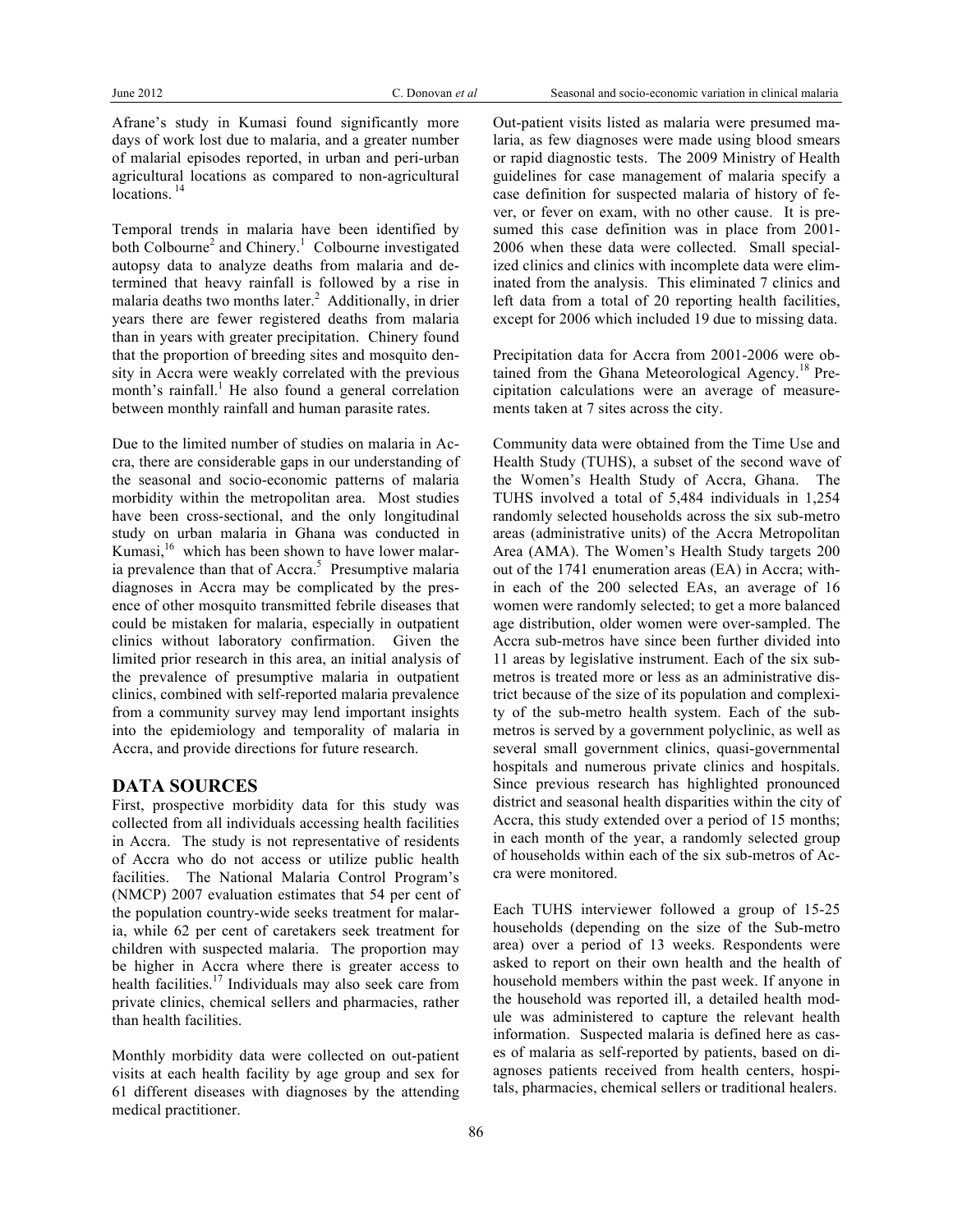Data reported on other health conditions in the household in the past week were obtained in the same fashion.

## **DATA ANALYSIS**

Data cleaning and all graphs were done in Excel 2003. Statistical analysis was done in SPSS 16.0 and SAS V9.1. Joinpoint 3.2.0, obtained from the National Cancer Institute, was used to test for changes in morbidity and mortality trends over time.<sup>19</sup> Proportions of health facility cases due to presumed malaria were calculated as: number of presumed malaria related out-patient visits/total number of out-patient visits (excluding follow-up visits). The PDLREG procedure in SAS was used to test for lagged correlations between rainfall and presumed malaria morbidity. Significant changes in presumed malaria morbidity over time were analyzed using linear regression. The Chi-square test for trend was used to compare the proportions of presumed malaria morbidity across age groups.

For the TUHS data, an incidence panel was created where each observation reflects a person-day observation. The average daily probability of self-reported malaria was computed and then annualized to reflect the expected number of self-reported malaria episodes per person per year. Variations in the annual risk of self-reported malaria were then analyzed by season, sub-metro, and demographic characteristics of respondents.

## **RESULTS HEALTH FACILITY DATA Yearly Trends**

Annual trends at the health-facility level are shown in Table 1. According to the health facility data, fevers presumptively diagnosed as malaria were responsible for almost 50 per cent of health facility visits among children under 5, and 37 per cent of health facility visits among the population aged 5 and older. This was consistent with the rest of the country: the Centre for Health Information Management reported that between 37 and 45 per cent of out-patient visits were due to presumptive malaria country-wide between 1985 and 2003.<sup>20</sup>

| Year         | <b>Clinical</b><br>malaria in<br><b>Children</b><br>$<$ 5 | <b>Total HF</b><br>Visits in<br>Children<br>$<$ 5 | Per cent of<br>HF<br>visits<br>due<br>to<br>clinical<br>malaria in<br>children<br>$<$ 5 | <b>Clinical</b><br>malaria<br>in people<br>>5 | <b>Total HF</b><br>visits<br>in<br>people<br>>5 | Per cent<br>HF<br>of<br>visits<br>due<br>to<br>clinical<br>malaria<br>in<br>peo-<br>ple > 5 | <b>Clinical</b><br>malaria in<br>all ages | <b>Total HF</b><br>visits<br>in<br>all ages | Per cent of<br>HF<br>visits<br>due<br>to<br>clinical<br>malaria in<br>all ages | <b>Clinical</b><br>malaria<br>in Preg-<br>nant<br>Women |
|--------------|-----------------------------------------------------------|---------------------------------------------------|-----------------------------------------------------------------------------------------|-----------------------------------------------|-------------------------------------------------|---------------------------------------------------------------------------------------------|-------------------------------------------|---------------------------------------------|--------------------------------------------------------------------------------|---------------------------------------------------------|
| 2001         | 63,841                                                    | 135,035                                           | 47%                                                                                     | 191,219                                       | 485,834                                         | 39%                                                                                         | 255,060                                   | 620,869                                     | 41%                                                                            | N/A                                                     |
| 2002         | 68,879                                                    | 141,754                                           | 49%                                                                                     | 205,757                                       | 546,905                                         | 38%                                                                                         | 274,636                                   | 688,659                                     | 40%                                                                            | 4,746                                                   |
| 2003         | 63,006                                                    | 135,240                                           | 47%                                                                                     | 201,953                                       | 568,149                                         | 36%                                                                                         | 264,959                                   | 703,389                                     | 38%                                                                            | 3,953                                                   |
| 2004         | 70,379                                                    | 155,453                                           | 45%                                                                                     | 201,250                                       | 577,987                                         | 35%                                                                                         | 271,629                                   | 733,440                                     | 37%                                                                            | 5,523                                                   |
| 2005         | 85,165                                                    | 181,446                                           | 47%                                                                                     | 251,135                                       | 695,032                                         | 36%                                                                                         | 336,300                                   | 876,478                                     | 38%                                                                            | 10,866                                                  |
| 2006         | 64,352                                                    | 137,339                                           | 47%                                                                                     | 203,421                                       | 548,295                                         | 37%                                                                                         | 267,773                                   | 685,634                                     | 39%                                                                            | 6,243                                                   |
| <b>TOTAL</b> | 415,622                                                   | 886,267                                           | 47%                                                                                     | 1,254,735                                     | 3,422,202                                       | 37%                                                                                         | 1,670,357                                 | 4,308,469                                   | 39%                                                                            | 31,331                                                  |
| Average      | 69,270                                                    | 147,711                                           |                                                                                         | 209,123                                       | 570.367                                         |                                                                                             | 278,393                                   | 718,078                                     |                                                                                | 6,266                                                   |
| SE           | 3,401                                                     | 7,432                                             |                                                                                         |                                               |                                                 |                                                                                             | 11,900                                    | 35,080                                      |                                                                                | 1,212                                                   |

**Table 1** Health facility (HF) visits for all causes and clinical malaria from 2001-2006 in Accra, Ghana

Health facility visits for malaria were significantly higher in 2005 as compared to the average over the period 2001-2006. This finding was consistent in both children under 5 and all age groups, as well as pregnant women, where the number of visits almost doubled between 2004 and 2005. The proportion of health facility visits due to presumptive malaria, however, remained relatively constant for all 6 years. This suggests that the peak in presumptive malaria morbidity is reflective of an overall increase in health facility visits in 2005. Rainfall during this period was not unusually

high, and in fact the total rainfall for 2005 (778mm) was very close to the average for the 2001-2006 period of 789mm. Regression analysis of lagged rainfall and presumptive malaria morbidity showed that in both children under 5 and all ages, the amount of rainfall one and two months prior to the health clinic visit was a significant predictor of presumptive malaria morbidity (p<0.05) (Figure 2).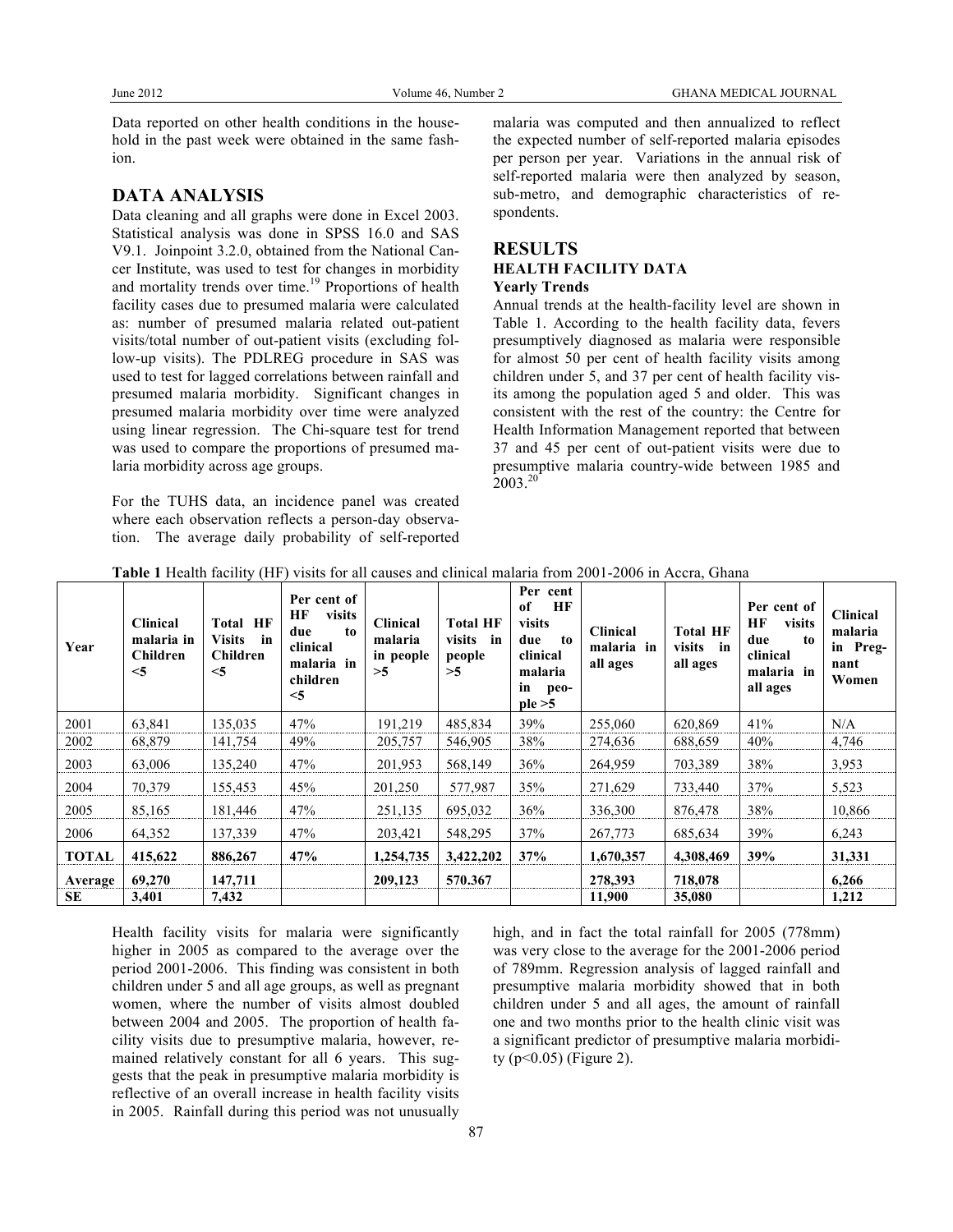

**Figure 1** Health Facility (HF) Visits due to All Causes and Presumptive Malaria in Accra, Ghana 2001 – 2006



**Figure 2** Presumptive malaria morbidity (children <5) and rainfall (not lagged), Accra, Ghana 2001-2006

Presumptive malaria morbidity peaks every summer in July and August, following rainfall patterns. Peak rainfall generally occurs in June. Thus, morbidity from malaria peaks one and two months after rainfall. This is consistent with findings cited by Colbourne<sup>2</sup> and

patterns described by the Center for Health Information Management.<sup>14</sup>

The joinpoint analysis further highlights the influence of rainfall in certain years. In 1999, 2001 and 2002 there were significant changes in malaria morbidity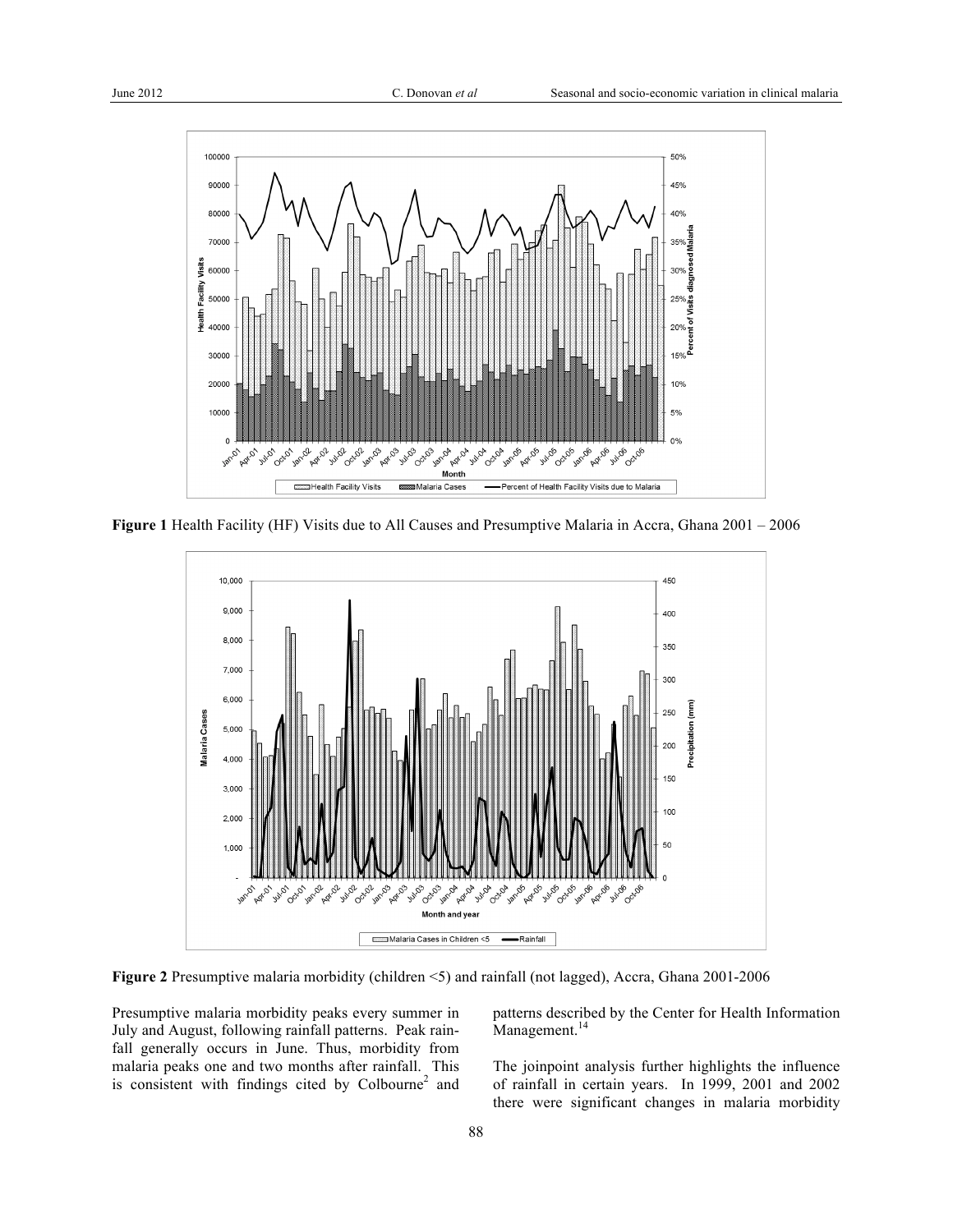trends, while in other years there were not. In 2001, the slope of malaria morbidity dipped in April and peaked in July. While in 2002, the slope dipped in March and peaked again in July. The years when significant trend changes occurred (1999, 2001, 2002) are the same years that have large variations in rainfall.

From 2001 to 2006, the proportion of health facility visits presumptively diagnosed as malaria was relatively unchanging between age groups <1 (46%), 1-4 (47%) and 5-14 (46%). In older age groups, the proportion of health facility visits presumptively diagnosed as malaria decreases with increasing age from 37% among 15-44 year olds, to 31% among 45-59 year olds, and 29% in the 60+ age category. The Chi square test for trend in proportions across all age groups is significant ( $p<0.0001$ ), indicating that the proportion of malaria cases seen at health facilities between 2001 and 2006 decreased with increasing age groups. A disaggregated analysis of clinic visits by age reveals variation in the proportion of out-patient visits diagnosed as malaria among health facilities by age category (Figure 3). Further analysis of the health facilities that fall in the upper and lower quartiles of Figure 3 shows that TUC clinic consistently had a higher proportion of malaria cases while Korle Gonno, Ridge and Police Hospitals consistently had a lower proportion of outpatient visits due to malaria.

## **THE TIME-USE AND HEALTH SURVEY DATA Population characteristics**

To complement the data available from out-patient attendances, we analyzed data from a community survey, the Time-Use and Health Study (TUHS), judged representative of the households with adult females in Accra.

**Table 2** Average Annual Risk of Illness by Disease Category

The mean age of the study population was 29.4 years, ranging from 0 to 98 years. The sample contained a disproportionate number of females (62.5%), compared to men (37.6%) as the source of the households sampled was the frame for the Women's Health Survey of Accra. Of the 5,484 individuals in the sample, 1,193 illness episodes were reported. Some individuals reported multiple illness episodes during the course of this study, while others reported no illness episodes. The annual risk of illness was highest for individuals 60 years and over (Mean=1.21;  $CI_{95}$ : 1.04, 1.38) and individuals under-five (Mean= $1.04$ ; CI<sub>95</sub>: 0.85, 1.23), while lowest for individuals 5-9 years (Mean=0.60;  $CI_{95}$ : 0.48, 0.73) and 10-19 years (Mean=0.53;  $CI_{95}$ : 0.45, 0.61).



**Figure 3** Median, upper and lower quartile proportions of out-patient visits due to presumptive malaria amongst 20 health facilities in Accra, Ghana.

| Disease Category                         | Adults (18-59 Years)             | Children (0-17 Years)        |
|------------------------------------------|----------------------------------|------------------------------|
| General body pains                       | $\overline{0.22}^* (0.19, 0.26)$ | $0.05^*(0.03, 0.07)$         |
| Malaria                                  | $0.20^* (0.17, 0.23)$            | $0.20^*(0.16, 0.24)$         |
| Fever                                    | $0.12^* (0.10, 0.14)$            | $0.14^*(0.11, 0.17)$         |
| Diarrhoea, intestinal and stomach issues | $0.11^*(0.09, 0.13)$             | $0.09^*(0.06, 0.11)$         |
| Other health problems                    | $0.08^{\degree}(0.06, 0.10)$     | $0.08^{\degree}(0.06, 0.11)$ |
| Cough, cold and flu                      | $0.05^* (0.03, 0.07)$            | $0.06^*(0.04, 0.09)$         |
| Cardiovascular issues                    | $0.011^* (0.004, 0.018)$         | $0.004(-0.002, 0.010)$       |
| Typhoid                                  | $0.011^*(0.004, 0.018)$          | $0.004(-0.002, 0.0010)$      |
| Hypertension                             | $0.006^*(0.0008, 0.012)$         |                              |
| Injuries                                 | $0.005^*(0.0001, 0.0098)$        | 0.006(0.0008, 0.0128)        |
| Diabetes                                 |                                  | $0.002(-0.002, 0.006)$       |

Note: No cases of diabetes for the adult population 18-59 years. No cases of hypertension for the child population 0-17 years. \*Significant at the 95% level.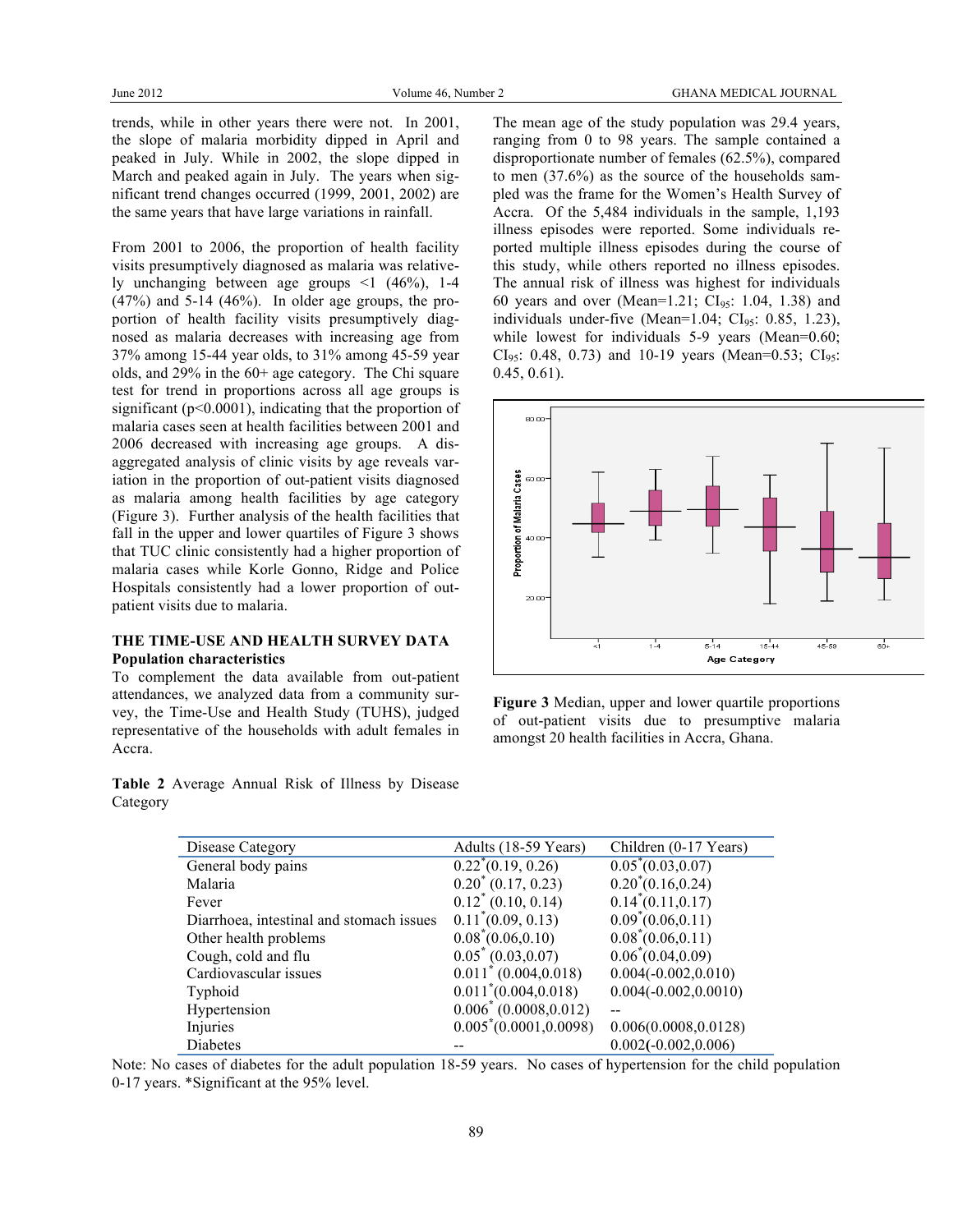Adult females 18-59 years exhibited a greater annual risk of illness than men (Mean=1.7;  $CI_{95}$ : 0.98, 1.15) compared to the annual risk for the total male population in this study (Mean=0.50;  $CI_{95}$ : 0.44, 0.55). The annual risk of illness was highest for individuals with no education (Mean=1.02;  $CI<sub>95</sub>: 0.90, 1.14$ ) and lowest for individuals with higher levels of educational attainment (Mean=0.59; CI $_{95}$ : 0.44, 0.73). Similarly, the risk of illness for the poorest 20% of the study sample as measured by total monthly income (Mean=1.13;  $CI<sub>95</sub>: 0.98, 1.27$  was nearly double that of the wealthiest 20% of the study sample (Mean=0.57;  $CI_{95}$ : 0.50, 0.65).

#### **Burden of disease**

Among adults aged 18-59 years and children 0-17 years in the study population, the annual risk of disease

was computed for the major disease categories (Table 2). Malaria and fever together still constitute the highest annual risk for both adults and children in this population.

#### **Malaria**

*Malaria variations by season.* Three hundred and two (302) illness episodes of malaria were reported in the sample. The annual risk of malaria exhibited seasonal fluctuations, with the highest risk being in July (Mean=0.28; CI<sub>95</sub>: 0.19, 0.37) and August (Mean=0.27;  $CI<sub>95</sub>: 0.18, 0.36$ . Not surprisingly, the probability of a malaria episode increased with greater levels of precipitation, and declined with lower levels of precipitation (Figure 4).



**Figure 4** Seasonality of malaria and rainfall from the TUHS household data

Broadly, the seasonality patterns of malaria observed in the TUHS mirror those found in the facility-based data for Greater Accra but there is a noticeable divergence particularly in March, November and December (Figure 5).

*Malaria variations by demographic characteristics.*  The annual risk of malaria exhibited variations by education level of respondent. Individuals with higher levels of education (beyond secondary school) were at low risk for malaria (Mean=0.18;  $CI<sub>95</sub>$ : 0.10, 0.26). Surprisingly, individuals with only a primary level of education had a similar risk of malaria (Mean=0.17;  $CI<sub>95</sub>: 0.13, 0.21$  relative to individuals with higher levels of education; individuals with a secondary level of education also exhibited a similar risk of malaria

relative to those with higher levels of education. Individuals with no education had the highest risk of malaria (Mean=0.26;  $CI<sub>95</sub>: 0.20, 0.32$ ).

The annual risk of malaria was also higher for the poorest 20% of the study sample as measured by total monthly income (Mean= $0.25$ ; CI<sub>95</sub>: 0.18, 0.32), compared to the richest 20% of the study sample (Mean= $0.17$ ; CI<sub>95</sub>: 0.13, 0.22). Risk of malaria varied by age of respondent, but only slightly, with the average annual probability of malaria ranging from 0.20 (CI<sub>95</sub>: 0.16, 0.24) for children 0-17 years, 0.20 (CI<sub>95</sub>: 0.17, 0.23) for adults 18-59 years, and 0.22 ( $CI_{95}$ : 0.15, 0.30) for adults 60 years and over.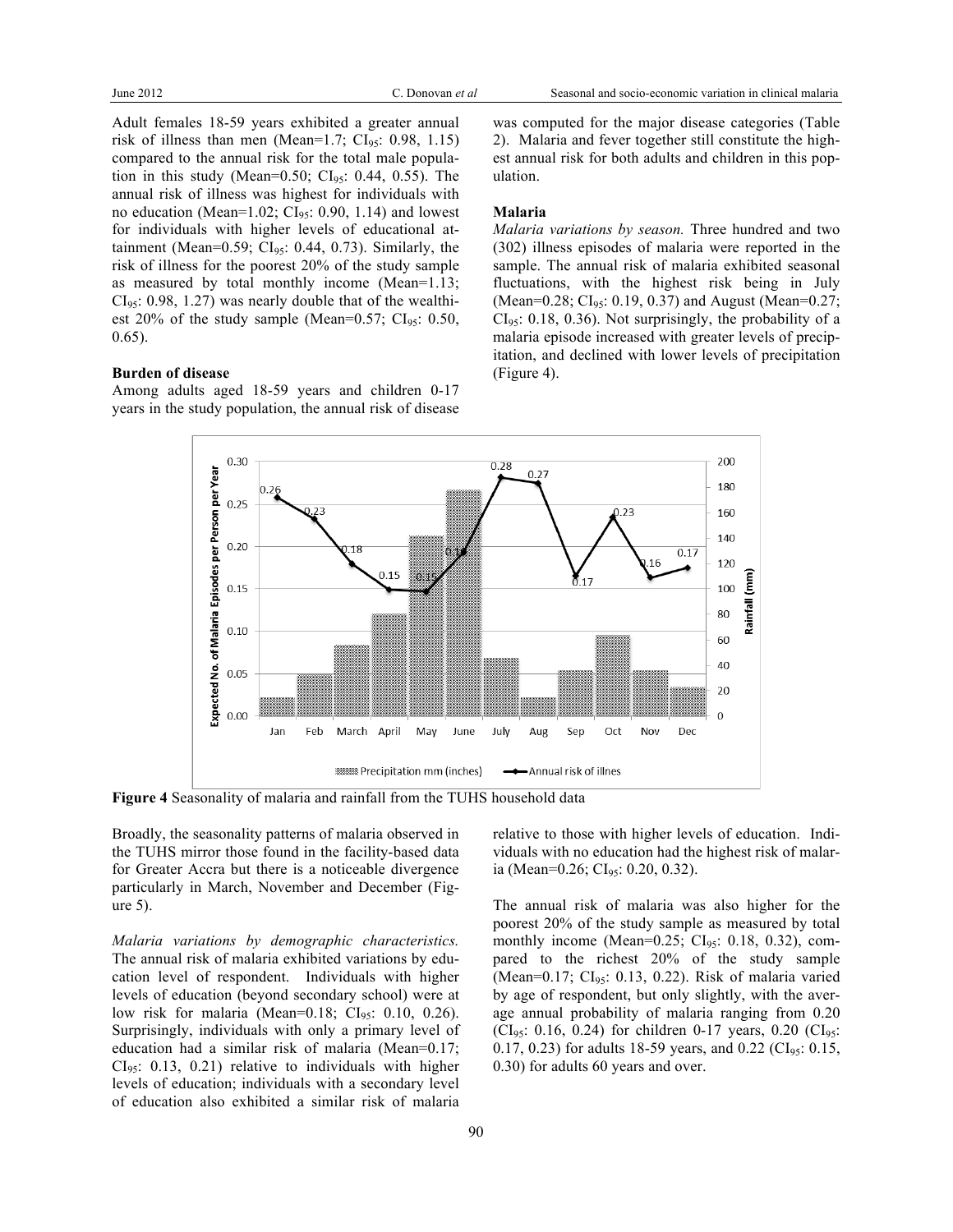*Malaria variations by Sub-metro*. We analyzed the annual risk of malaria by Sub-metro and, correspondingly, by calendar year quarters (Table 3).



**Figure 5** Seasonality of Malaria in the TUHS Survey versus Greater Accra Note: TUHS reflects incidence in panel data during 2008-9. The Greater Accra data are from out-patient clinics in Accra 2001- 2006.

|  |  |  |  | Table 3 Malaria Patterns by Sub-metro |
|--|--|--|--|---------------------------------------|
|--|--|--|--|---------------------------------------|

| Sub-metro      | Q1                         | Q <sub>2</sub>       | Q <sub>3</sub>       | Q <sub>4</sub>       |
|----------------|----------------------------|----------------------|----------------------|----------------------|
|                | (January-March)            | (April-June)         | (July-September)     | (October-December)   |
| Ablekuma       | $0.12^*(0.06, 0.18)$       | $0.15^*(0.08, 0.22)$ | $0.21^*(0.13, 0.29)$ | $0.11^*(0.05, 0.17)$ |
| Ashiedu Keteke | $0(-0.06, 0.06)$           | $0.1(-0.04, 0.23)$   | $0.22 (-0.03, 0.47)$ | $0.16^*(0.02, 0.30)$ |
| Osu Klottey    | $0.42^*(0.08, 0.75)$       |                      | $0.30^*(0.04, 0.57)$ | $0.27^*0.08, 0.46$   |
| Kpeshie        | $0.27^{\circ}(0.15, 0.39)$ | $0.18^*(0.10, 0.27)$ | $0.27^*(0.16, 0.38)$ | $0.20^*(0.11, 0.30)$ |
| Ayawaso        | $0.34^*(0.19, 0.49)$       | $0.18^*(0.08, 0.27)$ | $0.24^*(0.14, 0.34)$ | $0.25^*(0.14, 0.35)$ |
| Okaikoi        | $0.33^*(0.16, 0.51)$       | $0.17^*(0.07, 0.26)$ | $0.26^*(0.12, 0.41)$ | $0.24^*(0.07, 0.40)$ |

\*Significant at the 95% level. Confidence intervals in brackets



**Figure 6** Annual Risk of Malaria and Fever Combined versus Malaria Alone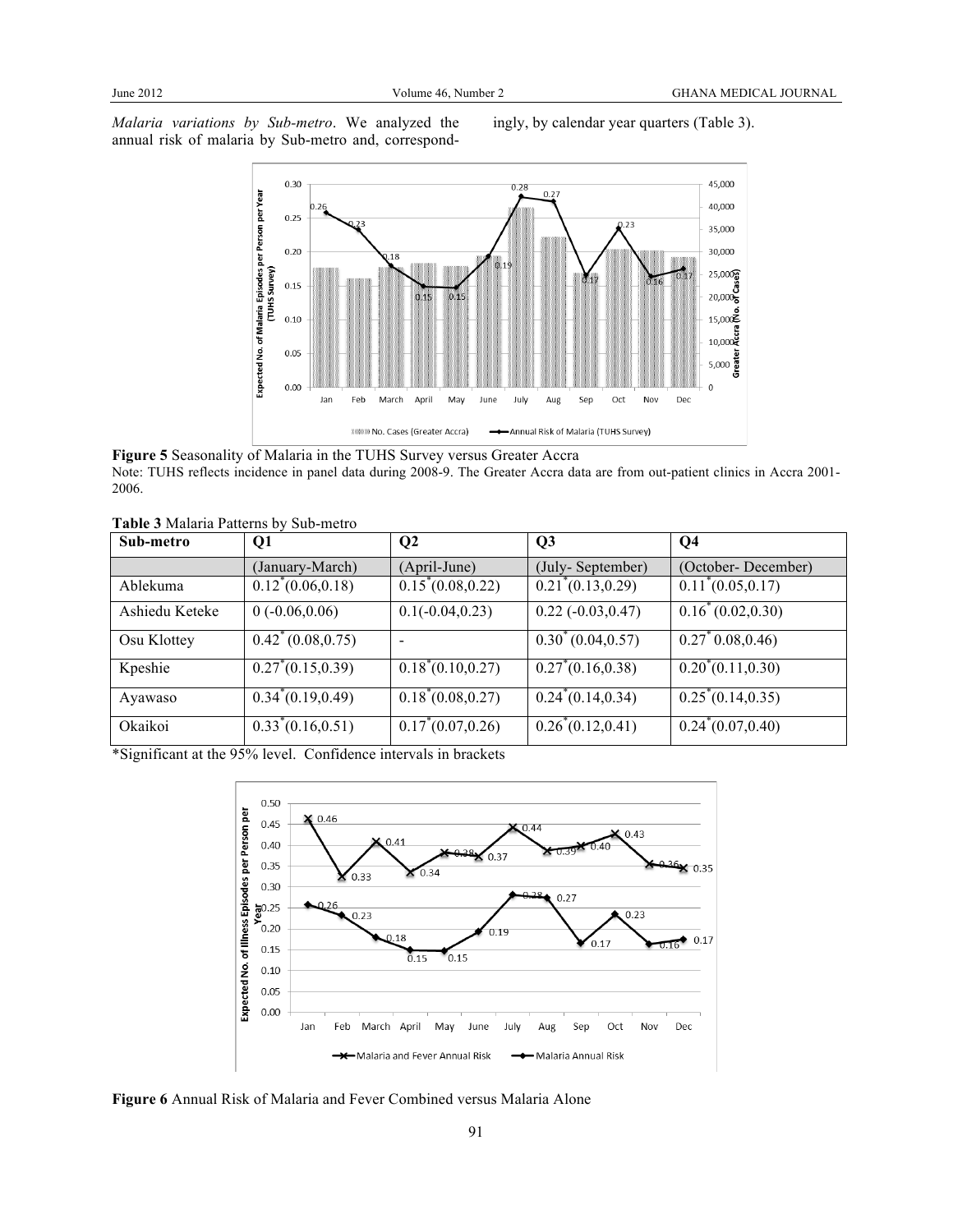Importantly, the annual risk of malaria is distinct from the annual risk of fever. Individuals reporting both fever and malaria in this study were coded as having malaria, whereas individuals reporting fever only were coded simply as fever. Figure 6 illustrates the distinction between the expected number of illness episodes per person per year with malaria and fever combined, versus malaria alone.

## **DISCUSSION**

The proportion of health facility visits due to presumptive malaria fluctuated regularly over time, displaying a cyclical nature. It appears that presumptive malaria morbidity was related to the total number of health facility visits. This could be attributable to either a high burden of malaria in Accra, or a large proportion of health facility visits being diagnosed as malaria (potentially incorrectly). In the latter case, we would expect the proportion of presumptive malaria diagnoses to remain relatively stable, with the absolute number of presumptive malaria cases changing according to the absolute number of health facility visits. Considering that the proportion of monthly out-patient visits clinically diagnosed as malaria does not remain constant, but ranges from 31 to 47 per cent, and is significantly associated with rainfall, it seems reasonable that if the majority of these diagnoses are correct, the monthly fluctuations seen in out-patient visits in Accra is largely the result of monthly fluctuations in malaria morbidity.

It is unclear what might have influenced the increased number of health facility visits, both for all causes and presumptive malaria in 2005. A combination of factors, including the implementation of a national health insurance scheme, the distribution of ITNs, scaling up of  $IPT<sub>p</sub>$ , and an intensive malaria public education campaign, particularly on the then revised treatment policy may have contributed. Ghana's National Health Insurance Scheme (NHIS) was implemented in 2005, which may have prompted a larger proportion of the population to seek care in 2005 during the initial rollout. In addition, the implementation in the same year of the revised anti-malaria drug policy which recommended artemisinin-based combination therapy in preference to chloroquine might have contributed to the high utilization of the health facilities since the ACTs were initially available in the public health facilities. Following this, the number of out-patient visits decreased again in 2006. A potential hypothesis for the increased visits in 2005, and subsequent decrease in 2006 could be attributable to, firstly, individuals using health facilities consistently for the first time as a result of the NHIS and then discontinuing use of the health services in 2006 as they became dissatisfied with the system due to long wait times and lack of prescription drug coverage and secondly, to the reported adverse reactions to artesunate-amodiaquine which nearly marred the introduction of the ACTs.

We expected to see an increase in out-patient visits due to malaria in 2006, after the roll out of the NMCP's malaria education campaign in 2005. A potential explanation may bea possible fear of adverse reactions to artemisinin combination therapies (ACT). In December 2005, the Ghana Food and Drug Board announced that single tablets of artesunate-amodiaquine 200/600mg would be withdrawn from the market for additional safety testing. The withdrawal was a result of the news media and civil society expressing concern regarding the safety and efficacy of ACT in treating uncomplicated malaria. $21$  One hypothesis is that concern about the safety of ACT may have prompted a large segment of the population to treat malaria at home with chloroquine or other drugs, rather than attend clinics where they were likely to be given ACT. This hypothesis is supported by the NMCP's 2007 report, which shows that ACT was only used by 4.3 per cent of respondents nationwide in 2006, with the proportion dropping to 2 per cent in  $2007$ <sup>17</sup>

The seasonal variation of malaria indicates an opportunity for preventive action. The increase in morbidity in the under 5 population during the summer months has implications for potential intermittent preventive treatment programs in infants (IPT<sub>i</sub>) and children. IPT<sub>i</sub> is currently being tested at a number of sites in Ghana as part of a pilot program, originally funded by the Gates Foundation and UNICEF, and now sustained by  $PML^{23}$  The IPT<sub>i</sub> strategy is to provide antimalarial drugs for infants three times during the first year of life, in conjunction with routine immunizations. This strategy has been shown to be effective in rural areas of Tanzania.<sup>24</sup> Given the delayed age at first infection generally seen in urban areas, it may be necessary to alter the course of treatment for children in urban regions. In Accra, such an alteration to the timing of  $IPT_i$ should consider the higher presumptive malaria morbidity and health facility visits seen in the summer months. At a minimum, the seasonal variation of malaria in Accra should be taken into consideration when planning media campaigns, educational programs and bednet distributions. These programs should be designed to make people aware of malaria and how to prevent it prior to the increase in risk seen in July and August.

Numerous studies have shown that, due to delayed immunity and the use of anti-malarial medications, prevalence of malaria in urban settings is often higher in older children.<sup>2,7-9,22</sup>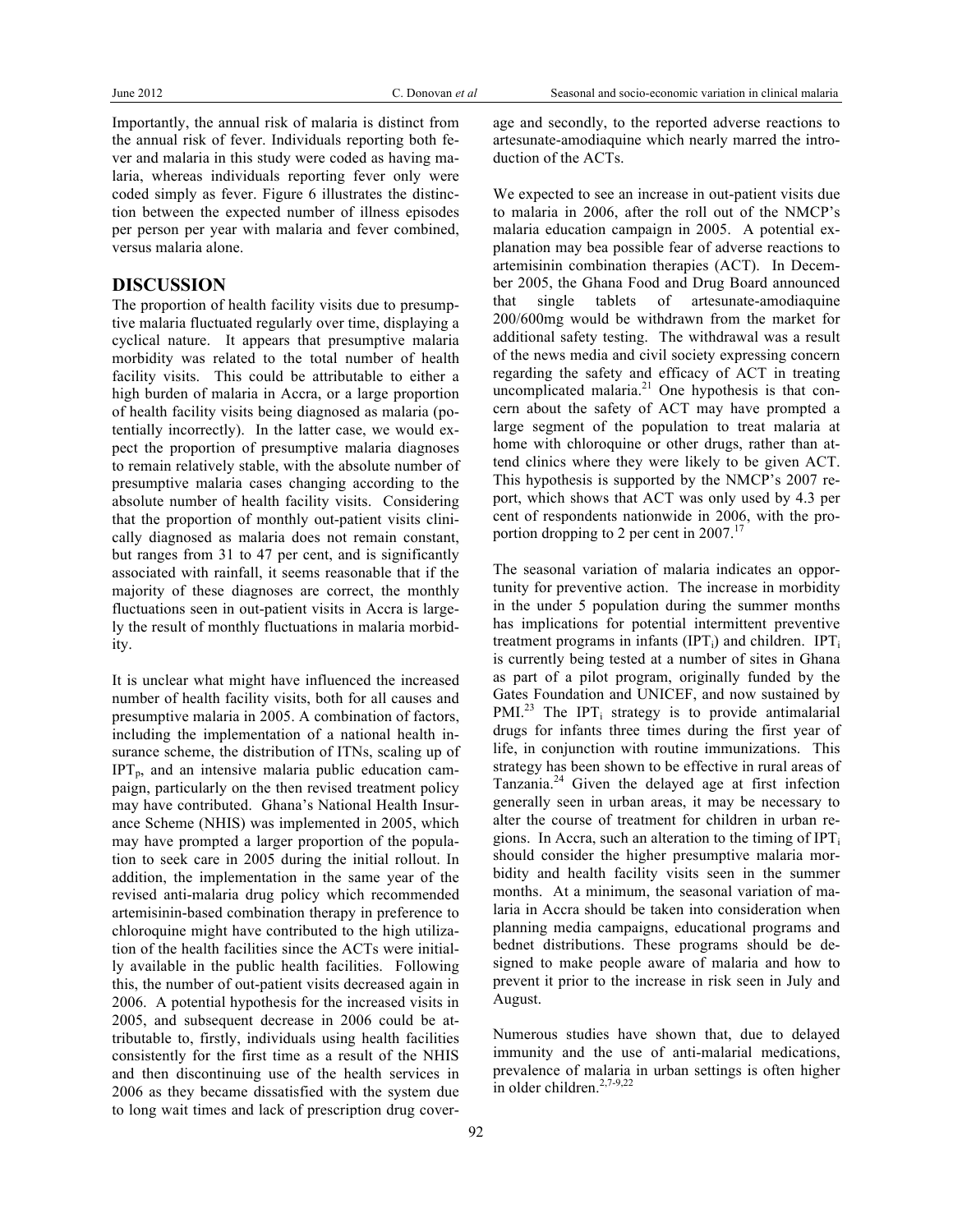Decreased transmission levels in urban areas result in a delayed immunity amongst children. This favours a consistent prevalence level up to the age at which immunity is acquired, when prevalence begins to decrease. In addition, treatment of all febrile episodes in children with anti-malaria drugs at early ages can essentially amount to a prophylactic treatment in young children, further preventing the acquisition of immunity.<sup>9</sup> This could serve to explain the consistent proportion of clinic visits attributable to malaria amongst 0-14 year olds in Accra.

Differences in the age distribution of malaria could be due to varying patterns in health facility attendance by age groups in different parts of the city based on socioeconomic status and access to care. Diversity in the age distribution of malaria, and the proportion of malaria cases seen across the city could also potentially be due to true spatial trends within the city, if it is assumed that people attend clinics near their homes. Individuals in Accra are not required to attend health clinics in their neighborhood, so it is likely that the population bases their choice of health facility on numerous factors and may not necessarily attend the nearest clinic. Nonetheless, it is worth noting that variability in malaria transmission and parasitaemia prevalence is a common characteristic of urban malaria. It is unclear from this analysis whether differences in the age distribution or the proportion of clinic cases due to presumptive malaria are representative of spatial trends across the city. The differences in the age distribution and proportion of presumptive malaria cases seen at different clinics suggest that a spatial analysis of malaria incidence in Accra would be a beneficial direction for future research.

This study reveals notable differences between the lowest and richest income groups, with the annual risk of malaria greater for the poorest 20% of the study sample. A similar pattern was found with respect to education level. Individuals with no education exhibited a higher annual risk of malaria compared to individuals with a higher level of education, but a comparable risk to individuals with primary or secondary education. We observed some variations in the risk of malaria by age group as well. Seasonal patterns of malaria were also noted, with a greater risk of malaria found during periods of higher precipitation. This paper also illustrates detailed variations in the variability of the risk of malaria from year to year and by the six submetro areas in this study.

Although malaria risks in African cities in tropical Africa are generally seen as less important than those in rural areas, this and related studies<sup>25</sup> point to the im-

portance of directing more prevention and treatment efforts toward these rapidly growing urban populations.

## **REFERENCES**

- 1. Chinery, W.A. Effects of ecological changes on the malaria vectors *Anopheles funestus* and the *Anopheles gambiae* complex of mosquitoes in Accra, Ghana. *Journal of Tropical Medicine and Hygiene* 1984; 87: 75.
- 2. Colbourne, M.J. and Edington, G.M. Mortality from Malaria in Accra. *The Journal of Tropical Medicine and Hygiene* 1954;57:203-211.
- 3. Colbourne, M.J. and Wright, F.N. Malaria in the Gold Coast (Part I). *West Afr.Med.J.* 1955;4: 3-17.
- 4. Gardiner, C.N., Biggar, R.J., Collins, W. and Nkrumah, F. Malaria in urban and rural areas of southern Ghana: a survey of parasitaemia and of anti-malarial practice. *Journal of tropical pediatrics* 1984;30:296-299.
- 5. Klinkenberg, E., McCall, P.J., Wilson, M.D., Akoto, A.O., Amerasinghe, F.P., Bates, I., Verhoeff, F.H., Barnish, G. and Donnelly, M.J. Urban malaria and anaemia in children: a cross-sectional survey in two cities of Ghana. *Tropical medicine & international health* 2006;11: 578-588.
- 6. Klinkenberg, E., McCall, P.J., Hastings, I.M., Wilson, M.D., Amerasinghe, F.P. and Donnelly, M.J. Malaria and Irrigated Crops, Accra, Ghana. *Emerging Infectious Diseases* 2005;11: 1290- 1293.
- 7. Kazadi, W., Sexton, J.D., Bigonsa, M., W'Okanga, B. and Way, M. Malaria in primary school children and infants in Kinshasa, Democratic Republic of the Congo: surveys from the 1980s and 2000. *The American Journal of Tropical Medicine and Hygiene* 2004;71: Suppl, pp. 97-102.
- 8. Modiano, D., Sirima, B.S., Sawadogo, A., Sanou, I., Pare, J., Konate, A. and Pagnoni, F. Severe malaria in Burkina Faso: influence of age and transmission level on clinical presentation. *The American Journal of Tropical Medicine and Hygiene*  1998;59: 539-542.
- 9. Trape, J.F. Malaria and urbanization in Central Africa: the example of Brazzaville: Part IV. Parasitological and serological surveys in urban and surrounding rural areas. *Transactions of the Royal Society of Tropical Medicine and Hygiene* 1987;81 Supplement 2:26-33.
- 10. Robert, V., Macintyre, K., Keating, J., Trape, J.F., Duchemin, J.B., Warren, M. & Beier, J.C. Malaria transmission in urban sub-Saharan Africa. *The American Journal of Tropical Medicine and Hygiene* 2003; 68: 169-176.
- 11. Vercruysse, J., Jancloes, M. & Van de Velden, L. Epidemiology of seasonal falciparum malaria in an